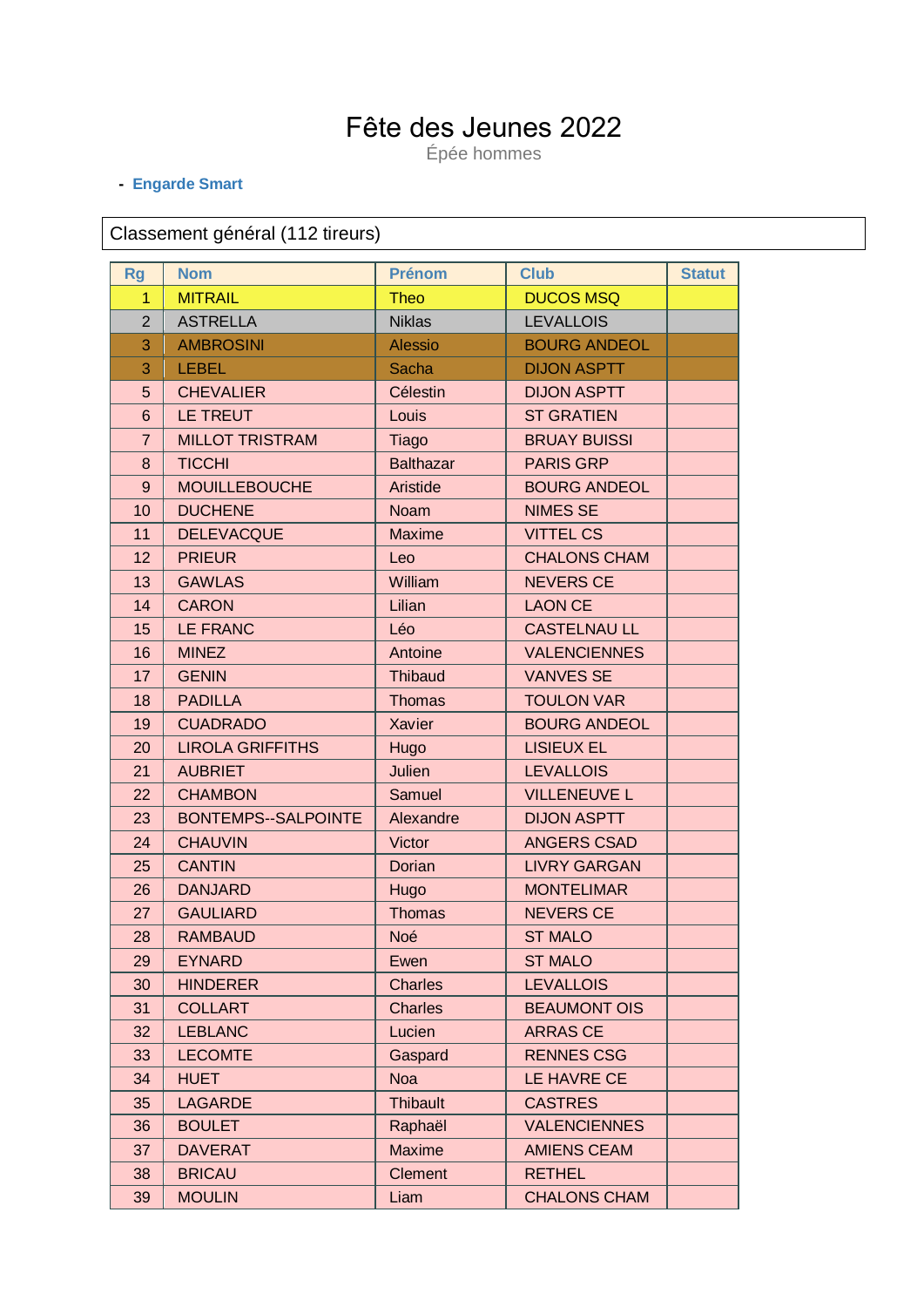| 40 | <b>BROTHIER</b>    | Rafael               | <b>ST MEDARD</b>    |
|----|--------------------|----------------------|---------------------|
| 41 | DE ROQUANCOURT     | <b>Baudouin</b>      | <b>COLOMBES</b>     |
| 42 | <b>PATRY</b>       | Gaétan               | <b>COLMAR SR</b>    |
| 43 | <b>HOCHEPOT</b>    | <b>Thomas</b>        | <b>LE CHESNAY</b>   |
| 44 | <b>RAILEAN</b>     | <b>Stefan</b>        | <b>BOULOGNE ACB</b> |
| 45 | <b>CHARVY</b>      | <b>Thomas</b>        | <b>TARGON CE</b>    |
| 46 | <b>DUMET</b>       | Robin                | <b>OLYMPIQUE CE</b> |
| 47 | <b>LEGER</b>       | <b>Jules</b>         | LE HAVRE CE         |
| 48 | <b>JULIEN</b>      | Adrien               | <b>CHALONS CHAM</b> |
| 49 | <b>TETTA</b>       | <b>Aloïs</b>         | LE HAVRE CE         |
| 50 | <b>RAYMOND</b>     | Timothé              | <b>CAYENNE CE</b>   |
| 51 | <b>CARRETTE</b>    | Ewen                 | <b>ST MAUR VGA</b>  |
| 52 | <b>BENSA</b>       | Rafael               | <b>TOULON VAR</b>   |
| 53 | <b>ADINGUERA</b>   | Anthony              | <b>CORMEILLES</b>   |
| 54 | <b>SPIZZICHINO</b> | Antonin              | <b>PARIS POLO</b>   |
| 55 | <b>POIROT</b>      | Muyin                | <b>ST MALO</b>      |
| 56 | <b>CHAPOULIE</b>   | Loan                 | <b>SARLAT CE</b>    |
| 57 | <b>ROTH</b>        | Gaspard              | <b>ST MALO</b>      |
| 58 | <b>LEPLATOIS</b>   | <b>Mathis</b>        | <b>FALAISE RLM</b>  |
| 59 | <b>LIMAM</b>       | Rayan                | <b>ST HERBLAIN</b>  |
| 60 | <b>LOPIN</b>       | Léandre              | <b>CACHAN AL</b>    |
| 61 | <b>TOTO</b>        | Hiroaki              | <b>GRAD TALENCE</b> |
| 62 | <b>MACQUET</b>     | <b>Clement</b>       | <b>EPINAL SE</b>    |
| 63 | <b>GERBET</b>      | Raphaël              | <b>AMIENS CEAM</b>  |
| 64 | <b>SEVOT</b>       | Slava                | <b>ORLEANS CE</b>   |
| 65 | <b>BILS</b>        | Henri                | <b>DOUAI CE</b>     |
| 66 | <b>PALOSSE</b>     | Paul                 | FORT DE F AE        |
| 67 | <b>BOCHET</b>      | <b>Philibert</b>     | <b>PARIS UC</b>     |
| 68 | <b>PIQUEPÉ</b>     | Colin                | <b>CHAVILLE CE</b>  |
| 69 | <b>FERREIRA</b>    | Hugo                 | <b>LIVRY GARGAN</b> |
| 70 | <b>MARANINCHI</b>  | Loris                | <b>TOULON VAR</b>   |
| 71 | <b>HOLLEBECQUE</b> | Mishka               | <b>LILLE VAUBAN</b> |
| 72 | <b>PAPA</b>        | Leopold              | <b>ROMANS BDP</b>   |
| 73 | <b>MAILLE</b>      | <b>Matteo</b>        | <b>DRAGUIGNAN C</b> |
| 74 | <b>BOBINET</b>     | Loïck                | RODEZ AVEYRO        |
| 75 | <b>PELOU</b>       | Tom                  | <b>ST DOULCHARD</b> |
| 76 | <b>BABIN</b>       | <b>Nelson Marcus</b> | <b>DESHAIES EC</b>  |
| 77 | <b>PIERSON</b>     | Quentin              | PT A MOUSSON        |
| 78 | <b>JAMME</b>       | Paulin               | <b>ST MALO</b>      |
| 79 | <b>MARETTE</b>     | Ronan                | <b>LISIEUX EL</b>   |
| 79 | <b>VORONTSOV</b>   | Alexandre            | <b>ST HERBLAIN</b>  |
| 81 | <b>DUCHANOY</b>    | <b>Maxime</b>        | <b>EPINAL SE</b>    |
| 82 | <b>BURTE</b>       | Theo                 | <b>TOULON VAR</b>   |
| 83 | <b>CIBROT</b>      | Augustin             | PERIGUEUX EP        |
| 84 | <b>ALLEBE</b>      | <b>Nathan</b>        | FORT DE F AE        |
| 85 | <b>JACQ</b>        | Louis                | <b>AMIENS CEAM</b>  |
| 86 | <b>GENON</b>       | Theo                 | <b>GRENOBLE PAR</b> |